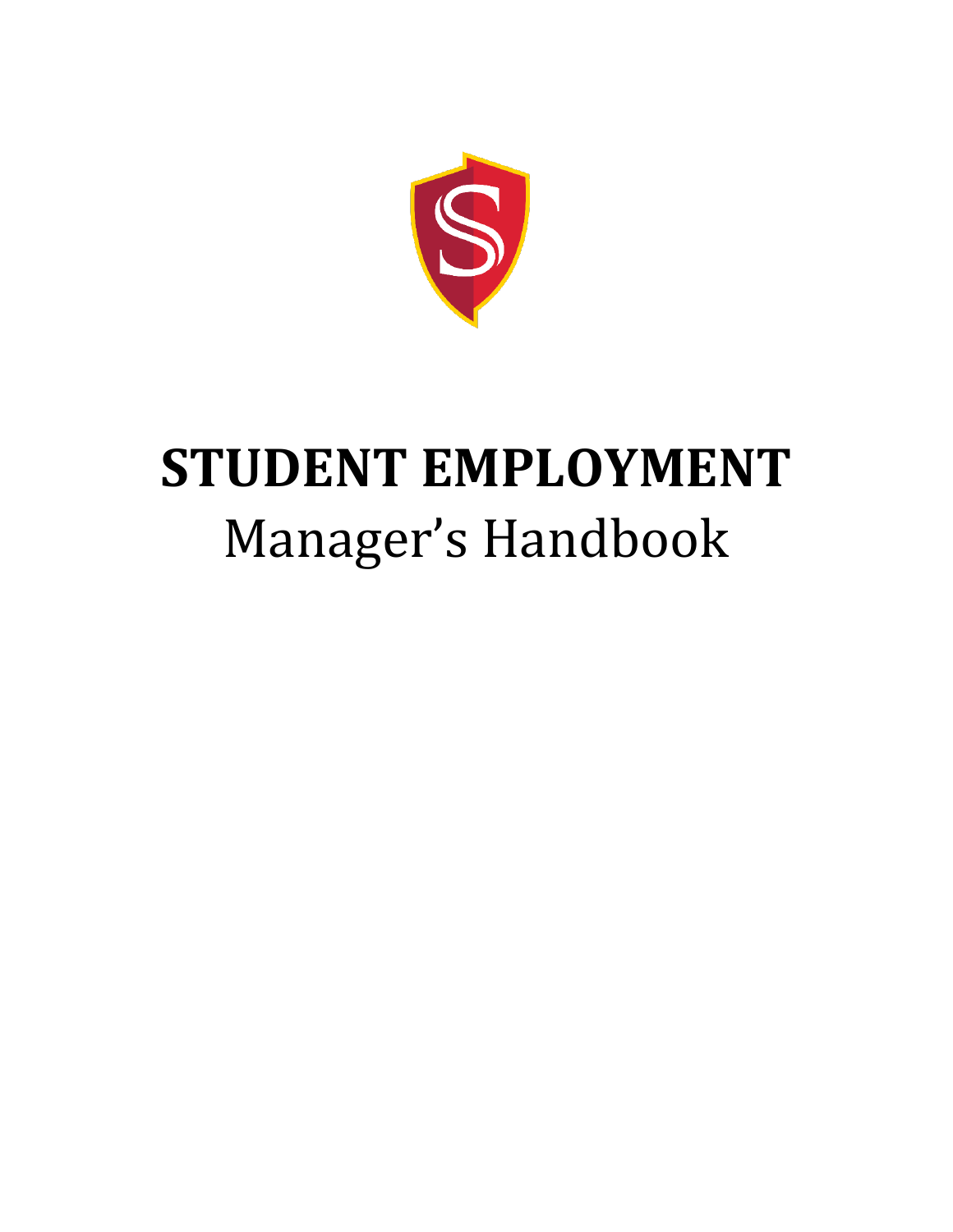## Table of Contents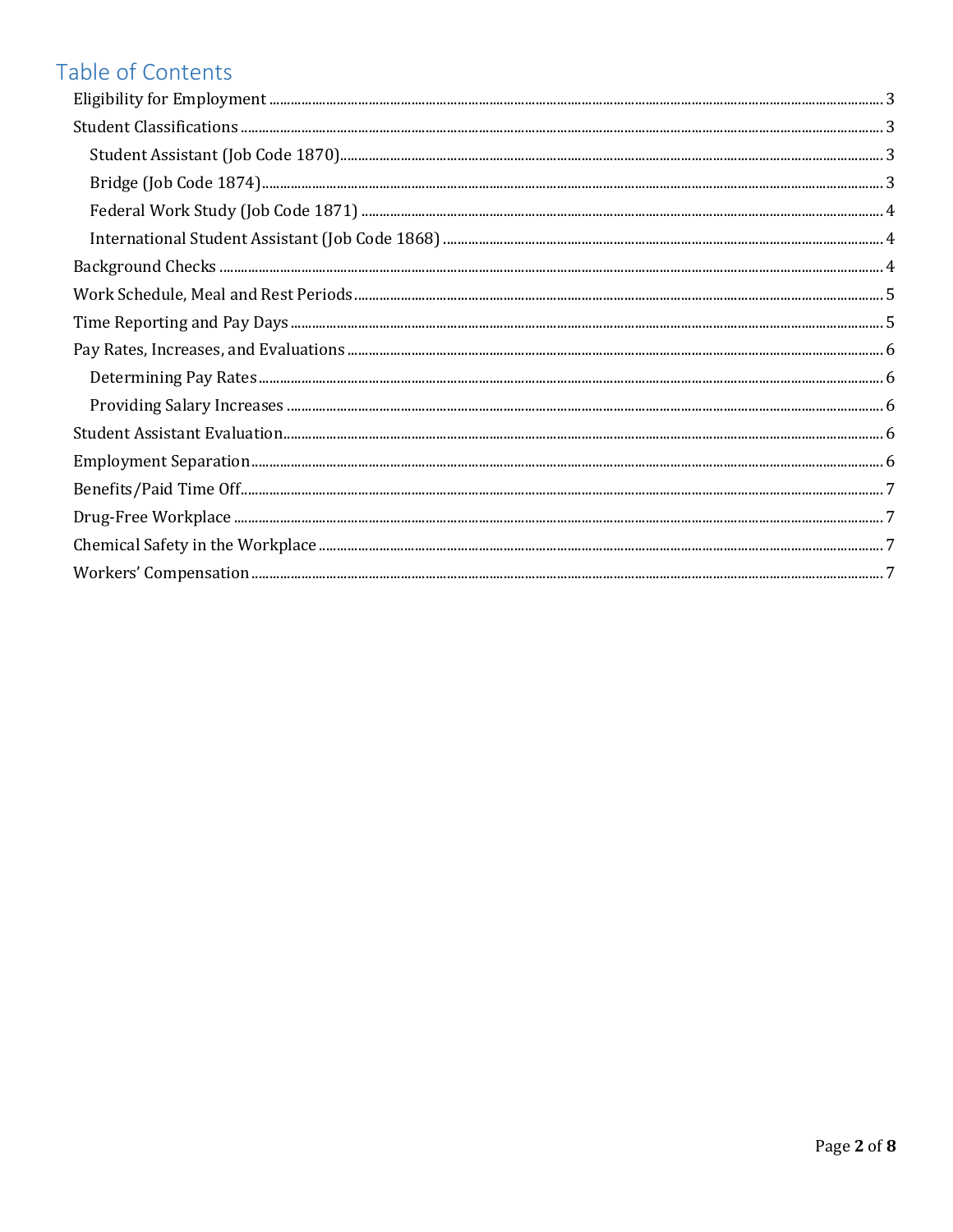Student employees work under direct supervision of an MPP, Department Chair or PI and perform a range of duties involving administrative, clerical, manual, skilled or technical tasks. Student Employment is considered temporary hourly-intermittent work in which permanent status cannot be achieved.

# <span id="page-2-0"></span>Eligibility for Employment

Student Employees must meet the minimum eligibility criteria as described below:

- Undergraduate students must be registered/enrolled in a minimum of six (6) Fall/Spring units.
- Post-baccalaureate students must be registered in a minimum of four (4) Fall/Spring units in a graduate program.
- Upon graduation, Student Assistants may work up to the last official day of the academic term. In addition, campuses may allow graduating Student Assistants to work one term immediately following graduation, up until the day before the next term starts, as a Bridge Student Assistant.
- Students who are employed on campus as staff or faculty may not be concurrently employed in a student classification.
- All international students who have F-1 and J-1 visa status must follow a set of immigration regulations as outlined by the U.S. government in order to maintain their international student status. The following set of rules and regulations is a guide to properly maintaining international student status at Stanislaus State. These rules and regulations can be found by visiting the [Office of International Education w](https://www.csustan.edu/office-international-education/international-students/current-students)eb page.

## <span id="page-2-1"></span>Student Classifications

#### <span id="page-2-2"></span>Student Assistant (Job Code 1870)

This program is only available during the Fall and Spring semester.

- May work up to, but not in excess of, 20 hours per week when school is in session, this includes the week of finals.
- When school is not in session due to academic breaks (example spring break and winter session), student assistants may work up to a maximum of 40 hours per week but shall not be scheduled, nor permitted, to work overtime.
- Earnings under this job code are **exempt** from FICA (Social Security and Medicare) and DPA PST (Parttime, Seasonal, Temporary Employee Retirement Program.

#### <span id="page-2-3"></span>Bridge (Job Code 1874)

This program is only available during the Summer Term and for one semester after a student graduates.

- To be eligible to work during the Summer Term: student employees must have been enrolled during the previous academic term and be registered for the subsequent academic term.
- Graduating seniors: Upon graduation, Student Assistants may work up to the last official day of the academic term. In addition, graduating Student Assistants are allowed to work one term immediately following graduation, up until the day before the next term starts, as a Bridge Student Assistant. For Example:
	- a. Student Assistants graduating in the spring term may work through the summer term up until the day before the fall term begins.
	- b. Student Assistants graduating in the fall term may continue to work through the Winter Session/Academic Break as a Student Assistant (1870). Additionally, Student Assistants may work through the spring term up until the day before the summer term begins.
- The Student Assistant may work up to 40 hours per week but shall not be scheduled, nor permitted, to work overtime.
- Earnings under this job code do not qualify for the student FICA exemption and are placed into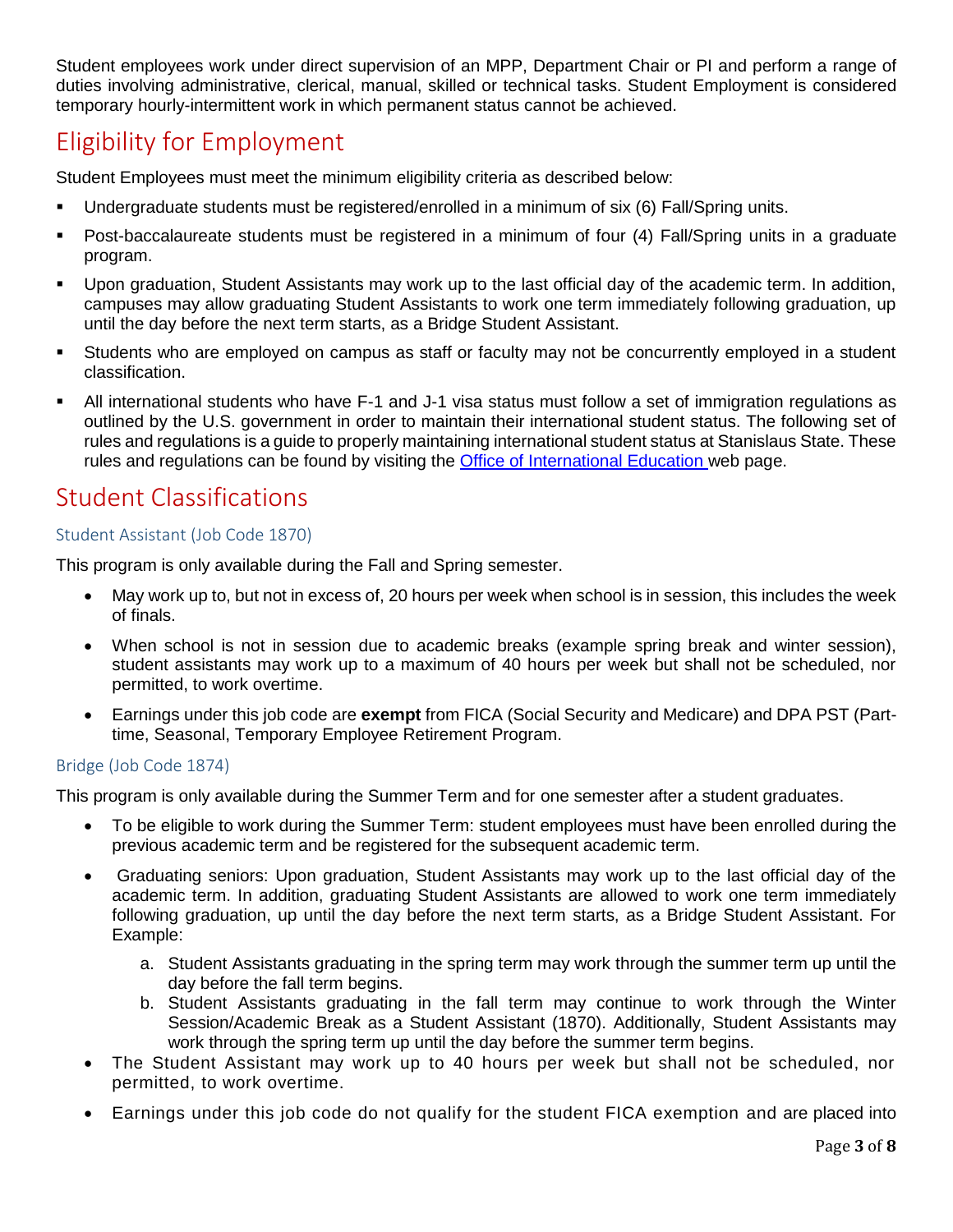the mandatory retirement program for Part-Time, Seasonal, and Temporary (PST) employees. The PST takes a mandatory retirement contribution of 7.5%. Student Employees may apply for a refund of retirement contributions when they have separated from all CSU or state employment for 90 days. All questions pertaining to the PST and ways to receive a refund can be located on the [PST website.](https://www.savingsplusnow.com/iApp/tcm/savingsplusnow/about/pst/pst.jsp)

#### <span id="page-3-0"></span>Federal Work Study (Job Code 1871)

This program is only available during the Fall and Spring semester.

- Th[e Financial Aid Office](http://www.csustan.edu/FinancialAid/index.html) administers the [Federal Work Study \(FWS\) Program](http://www.csustan.edu/FinancialAid/workstudy/) and determines a student's eligibility.
- May work up to, but not in excess of, 20 hours per week when school is in session, this includes the week of finals.
- It is the responsibility of the appropriate hiring administrator to monitor a student's earnings to make sure that they do not exceed the FWS award. It may be possible for a student to increase their FWS award. Students should inquire at the Financial Aid Office.
- Earnings under this job code are **exempt** from FICA (Social Security and Medicare) and DPA PST (Parttime, Seasonal, Temporary Employee Retirement Program).
- Once the FWS award has been exhausted, Hiring Managers have the opportunity to continue the student employee's appointment by submitting a "Student Employment Reappointment/Change" form to the Human Resources office.

#### <span id="page-3-1"></span>International Student Assistant (Job Code 1868)

- International students possessing either a J-1 or an F-1 student visa, and whose tax residency status is a nonresident alien, are hired into Job Code 1868 only.
- On-campus employment is permitted only on the campus that issues the I-20/DS201 9, and a student must have valid F-1 or J-1 status.
- The Student Assistant must also have a Social Security card. To apply for a Social Security card, the student needs to contact the International Students office (located in the Student Services Building) to obtain the necessary paperwork and instructions.
- International students will provide Human Resources a copy of the current I-20/DS201 9 form, passport, letter from the International Services office, and Social Security card (original, not a copy) verifying eligibility to work.
- The Non-Resident Alien Student Assistant must be enrolled and attending a minimum of eight (8) resident units of classes regardless of class level.
- The Student Assistant may work up to, but not in excess of, 20 hours per week when school is in session. This includes concurrent Instructional Student Assistant positions.
- May work on campus full-time during the summer, provided they have completed the prior spring semester and will be attending the upcoming fall semester.
- Earnings under this job code are exempt from FICA (Social Security and Medicare) and DPA PST (Parttime, Seasonal, Temporary Employee Retirement Program.)

### <span id="page-3-2"></span>Background Checks

The CSU is required to conduct background checks for student employees who are being considered for a sensitive position in which a background check is required by law.

Sensitive positions are those designated by the CSU as requiring heightened scrutiny of individuals holding the position, based on potential for harm to children, concerns for the safety and security of people, animals, or property, or heightened risk of financial loss to the CSU or individuals in the university community.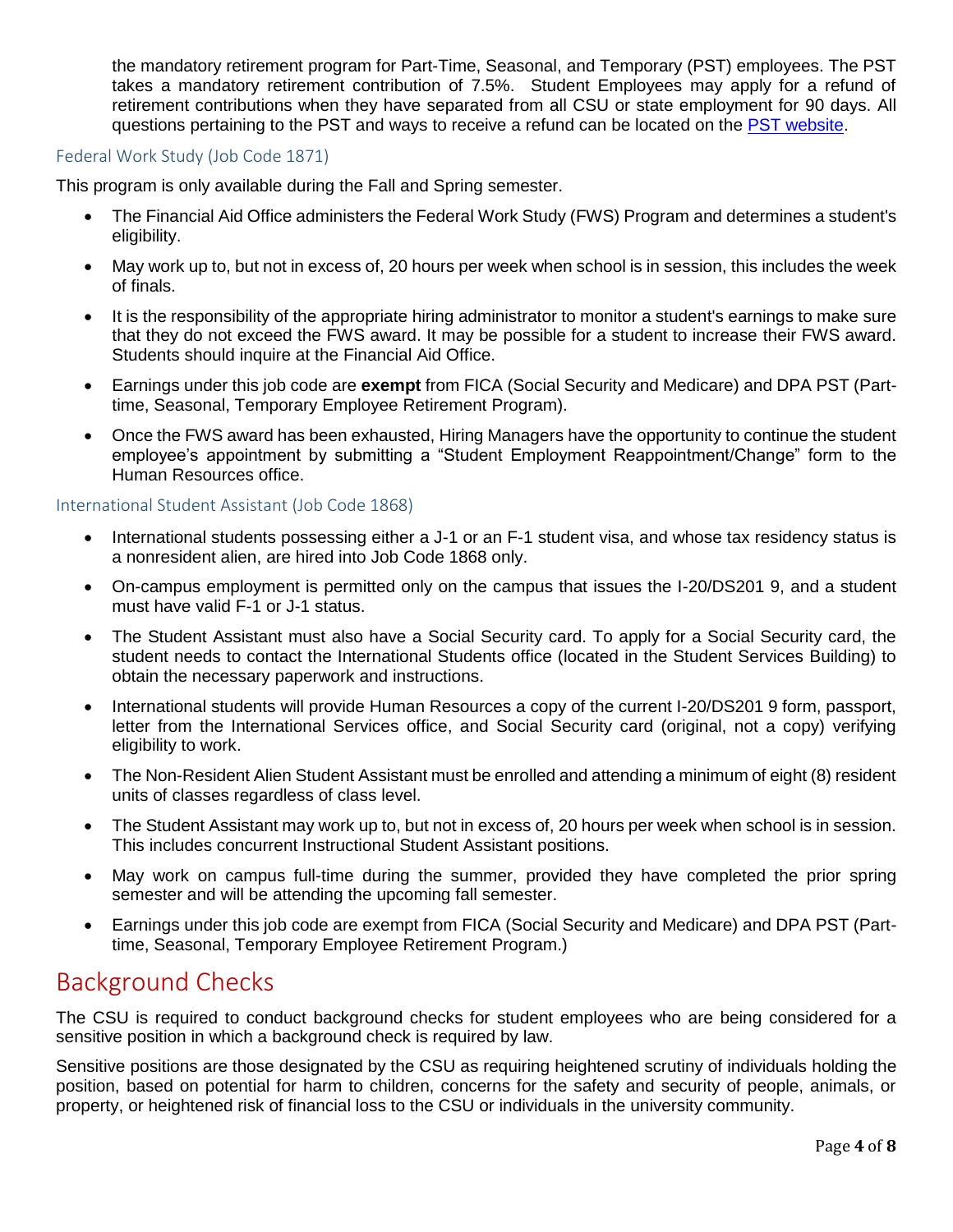Student employees must successfully pass a complete background check **PRIOR** to starting work. The Human Resources Department will notify the Hiring Manager once the student employee is cleared to begin working.

Positions in which background checks are currently required by law include, but are not limited to the following:

- Positions with direct contact with minor children (Education Code §10911.5)
- Positions with access to stored criminal offender record information (11 CCR §703 and 11 CCR § 707)
- Positions with access to patients, drugs or medication (California Labor Code § 432.7)

These student workers will be required to have background checks if they have not had checks within the past 12 months on the same campus. The student worker must successfully pass a complete background check **PRIOR** to starting work. (Complete background check includes LiveScan fingerprinting, check of criminal records, employment verification, education verification, and professional reference checks, and for positions working in direct contact of minor children, a check of the national sexual offender registry). Hiring department must not start student working until confirmation from HR has been received that student has satisfactorily cleared all background checks.

## <span id="page-4-0"></span>Work Schedule, Meal and Rest Periods

Student employees may only work up to eight (8) hours per day. *No exceptions*. Student employees with multiple positions on campus must coordinate their schedule to ensure that they do not excee d the weekly maximum number of hours worked as described below:

- During regular Academic Terms (spring and fall Semester): student employees are allowed to work up to a maximum of 20 hours per week (including the week of finals).
- During the Winter Session/Academic Break: student employees are allowed to work up to a maximum of 40 hours per week and shall not be scheduled, nor permitted, to work overtime.
- During the Summer Term: student employees are allowed to work up to a maximum of 40 hours per week and shall not be scheduled, nor permitted, to work overtime.
- Observed Holidays: Student employees should not be scheduled to work during an observed Holiday nor are they eligible for Holiday Pay.

The rest period is based on the total hours worked daily and must be at the minimum rate of a net ten consecutive minutes for each four hour work period. A rest period is not required for employees whose total daily work time is less than three and one-half hours.

The meal period is based on the total hours worked daily and must be at the minimum rate of a net thirty consecutive minutes for each five hour work period. A meal period must be provided no later than the end of the employee's fifth hour of work (in other words, no later than the start of the employee's sixth hour of work)

## <span id="page-4-1"></span>Time Reporting and Pay Days

Student employees are responsible for reporting their hours worked via their online timesheet and are due no later than the second business day after the last day of the pay period. Timesheets submitted after the deadline may result in a delayed paycheck.

Student paychecks are released by the Payroll Office on the scheduled pay day. The [payroll calendar,](http://www.csustan.edu/HR/Apps-Forms-Policies-Procedures/Documents/Calendars/CollegeCalendar13-14rev.pdf) with pay days, inclusive dates of the pay period and deadline dates, is available online.

Paychecks are available for pick-up in the Cashier's Office, MSR 130.

Paychecks are only mailed if the student employee provides their payroll technician with a self- addressed envelope and pre-paid postage.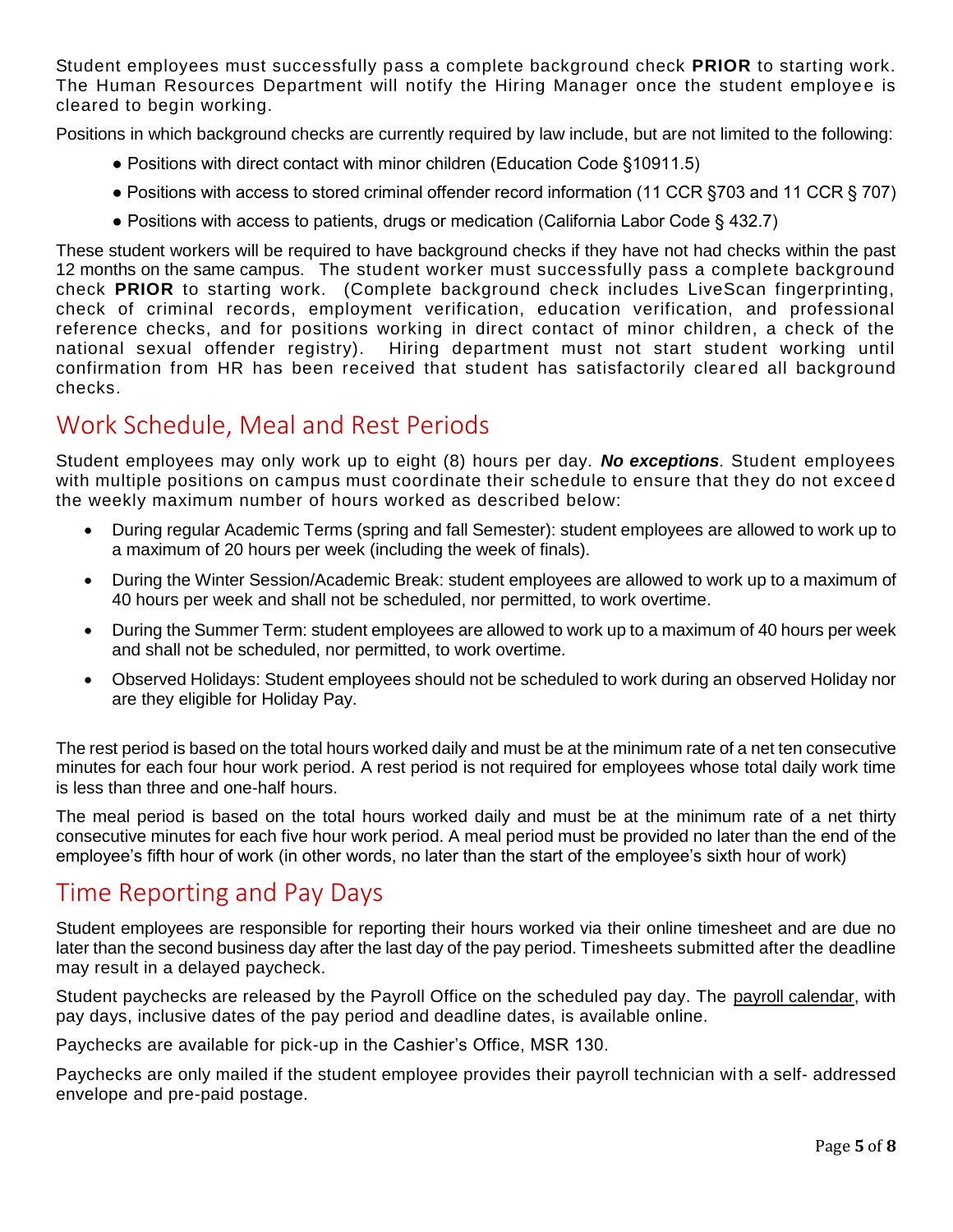## <span id="page-5-0"></span>Pay Rates, Increases, and Evaluations

#### <span id="page-5-1"></span>Determining Pay Rates

Student Assistants are paid on an hourly basis and are not eligible for overtime pay, shift differential, stipends or commissions. The rate of pay should be determined by reviewing the following:

- $\checkmark$  Prior related work experience
- $\checkmark$  History of work experience in the department
- $\checkmark$  Range and complexity of duties
- $\checkmark$  Knowledge and skill requirements
- $\checkmark$  Review other student assistants' pay in comparable positions for internal equity or consult with Human Resources

New appointments are generally placed at the minimum of the appropriate pay range to allow growth within the range, and typically never placed higher than the midpoint.

Please refer to the Student Assistant Classification & Pay Guidelines: [https://www.csustan.edu/hr/student](https://www.csustan.edu/hr/student-employment)[employment](https://www.csustan.edu/hr/student-employment) .

#### <span id="page-5-2"></span>Providing Salary Increases

Salary increases are granted at the discretion of the appropriate Department Manager and Human Resources. Salary increases are not retroactive; approved salary increases will be effective the first day of the following pay period after the request is received in HR.

There are three types of salary increases which may be requested via the "Student Employment Reappointment/Change form":

- **a)** *Service Pay Increase.* Student Employees must successfully complete 500 hours of work. Service Pay Increases are granted in increments of .25 cents. If a Student Employee has accrued more than the required 500 hours (i.e. 1,000 hours), Human Resources will notify the Department Manager to determine if a higher increase will be granted.
- **b)** *Job Progression Increase.* Student Employees must demonstrate significant growth in their current position. The Department Manager will need to provide Human Resources supportive documentation such as a Performance Evaluation or a revised Job Description to reflect any changes to their current position.
- **c)** *Equity Increase.* Student Employees must be actively working, have performance of satisfactory or above and meet one or more of the below criteria:
	- Department salary inequity due to Minimum Wage increase.
	- Department salary inequity between new hires and current employees with the same job title.

#### <span id="page-5-3"></span>Student Assistant Evaluation

It is recommended that managers and supervisors complete performance evaluations for student employees and discuss the student's performance, strengths, and areas needing growth and development. Monitoring performance closely and providing regular verbal feedback and guidance will enhance the learning experience for Student Assistants.

It is recommended that a written evaluation be given to the student at the end of every semester or work assignment.

## <span id="page-5-4"></span>Employment Separation

*Termination of Employment.* Only an MPP or Dept. Chair may terminate employment for cause and must contact Human Resources prior to notifying the employee of their termination. The employee must receive their final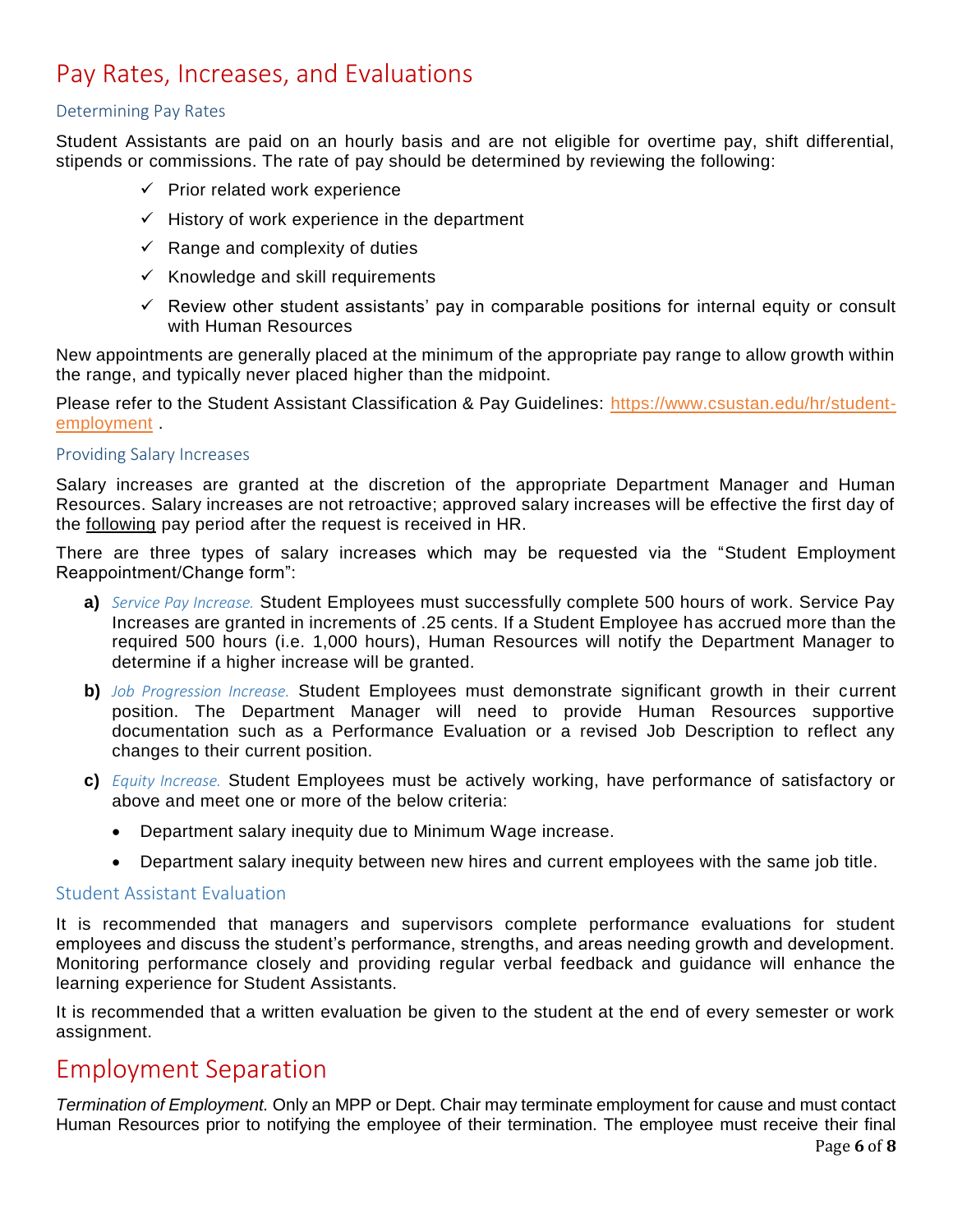paycheck at the time of termination.

*Voluntary Resignation.* An employee who fails to provide advance notice of their last day is entitled to receive their final paycheck within 72 hours of notifying the employer of their resignation.

An employee who provides at least 72 hours advance notice of their last day is entitled to their final paycheck on their last day of work.

MPP/Dept. Chair is responsible for completing a paper timesheet for all hours worked and provide the employment separation details on the "Student Employment Reappointment/Change form".

# <span id="page-6-0"></span>Benefits/Paid Time Off

- Student Assistants are not eligible for health benefits, vacation, sick leave, holiday pay, or any other paid time off.
- Time used by Student Assistants for jury duty or when summoned as a witness, shall be treated as an excused absence without pay.
- A Student Assistant who is a member of any reserve component of the United States Armed Forces, who is voluntarily or involuntarily ordered to extend U.S. military service, shall be granted time off without pay.
- With the exception of Student Assistants who work in job code 1874, Student Assistants are not eligible for unemployment insurance.

## <span id="page-6-1"></span>Drug-Free Workplace

It is the policy of CSU Stanislaus to maintain a drug-free workplace. In compliance with the Drug-Free Workplace Act of 1988 (Public Laws 100-440 and 100-690), CSU Stanislaus has adopted the following policies:

- The unlawful manufacture, distribution, dispensing, possession, or use of controlled substances is prohibited in the workplace.
- Employees who violate this prohibition are subject to disciplinary action as deemed appropriate, up to and including termination.
- As an on-going condition of employment, employees are required to abide by this prohibition; and, to notify Employee Relations of any criminal drug conviction they receive for a violation occurring in the workplace. Notification must be provided no later than five days after such a conviction.
- If an employee receives such a conviction (see #3 listed above), the University shall take appropriate personnel action against the employee, up to and including termination; or require the employee to participate satisfactorily in an approved drug-abuse assistance or rehabilitation program.

The University offers drug-awareness programs and activities, and has information available on drug counseling, rehabilitation, and other personal problems through its [Psychological Counseling Services,](http://www.csustan.edu/Counseling/) at 667-3381.

# <span id="page-6-2"></span>Chemical Safety in the Workplace

CSU Stanislaus provides employees with a safe working environment. Each employee is responsible for following departmental procedures for personal protective equipment and proper handling and use and/or disposal of chemicals. The Environmental Health and Safety (EH&S) Office provides specific guidelines to help departments comply with regulations. Questions or concerns regarding chemical safety should be directed to the [EH&S Office,](http://www.csustan.edu/upd/EnvironmentalHealthSafety/SafetyPolicies.html) 667-3572. Promptly report any emergency that puts a Student Assistant, or others, in danger by CALLING 911.

# <span id="page-6-3"></span>Workers' Compensation

Page **7** of **8** Every Student Assistant is covered during his/her working hours by Workers' Compensation Insurance. The coverage provides an incapacitated student employee a means of support and medical care when unable to